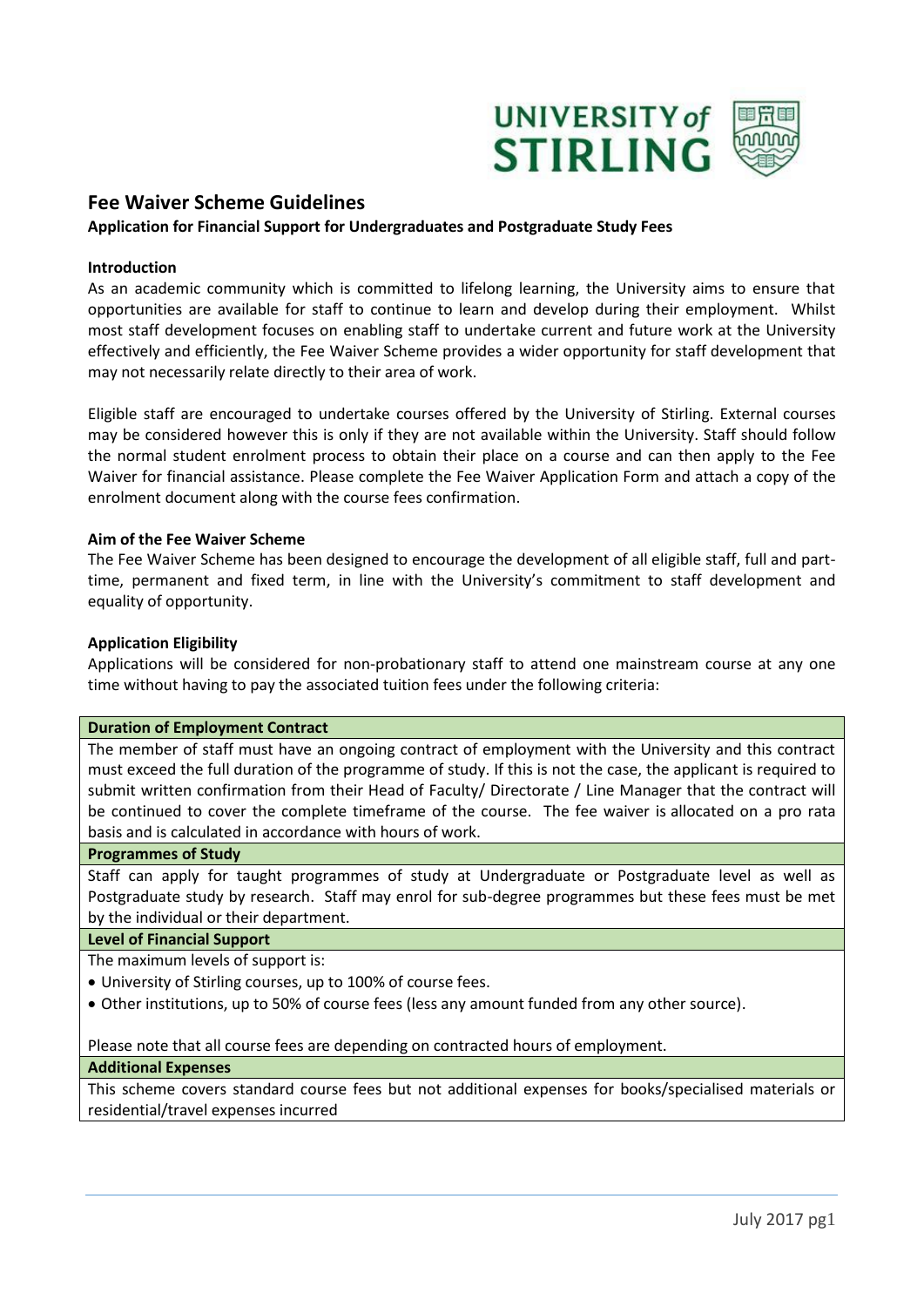# **Eligible Activities**

The following are illustrative of fee waiver funding activities / outputs:

- A completed module / course exam results confirmation to be send to OD per year
- Final course / programme completion certificate / transcript to be send to OD at the end of the programme of study.
- A copy of each year's enrolment confirmation
- A copy of each years programme fees confirmation

# **Please note that:**

Staff on probation are not eligible to apply for the Fee Waiver scheme, until they have successfully completed their probationary period. It is expected that staff should complete 12 months service at the University of Stirling, before applying for the Fee Waiver scheme.

## **Application Procedure**

The University strives to support as many fee waiver applications as possible. However this is dependent upon funding allocations and there is no automatic entitlement to financial support from this scheme. Priority is given to staff who demonstrate benefit to the Faculty/Directorate or University, and the individual.

## **Fee Waiver Applications**;

Application for Fee Waiver should be made using the appropriate current standard University form available from the HR & OD website and be accompanied by the up to date course / programme fee's associated with the course / programme of your choice.

The Fee Waiver process is outlined below:

- 1 Discuss the proposed course of study with Head of Faculty/Directorate and/or Line Manager, for example during your Achieving Success conversations / meeting (but not restricted to this).
- 2 Follow the normal student enrolment procedure with Student Recruitment and Admissions for chosen course of study
- 3 Complete the Fee Waiver Application Form. **This form must be completed and a separate application made for each year of a degree programme, along with confirmation of course fees.**
- 4 Pass the completed form to Head of Faculty/Directorate /Line Manager to complete Part 2 in support of application. Applications without your manager's support will not be processed. If a line manager is unable to support an application, this should be fully discussed with the member of staff.
- 5 Forward the form to Organisational Development for processing, via the OD mailbox [organisationdevelopment@stir.ac.uk](mailto:organisationdevelopment@stir.ac.uk)
- 6 OD will confirm to applicants the outcome of their application. **Applications from staff who have already started a degree programme and are applying for subsequent years will be given priority and other applications will be considered as they are received, subject to budget.**
- 7 Very exceptional, out of cycle applications may be considered where budget is available.
- 8 Alterations to a fee waiver application which has already been approved may be changed due to unforeseen circumstances. In these cases the member of staff must notify OD immediately. **Please notes that these changes may not always be accepted due to budge implications.**